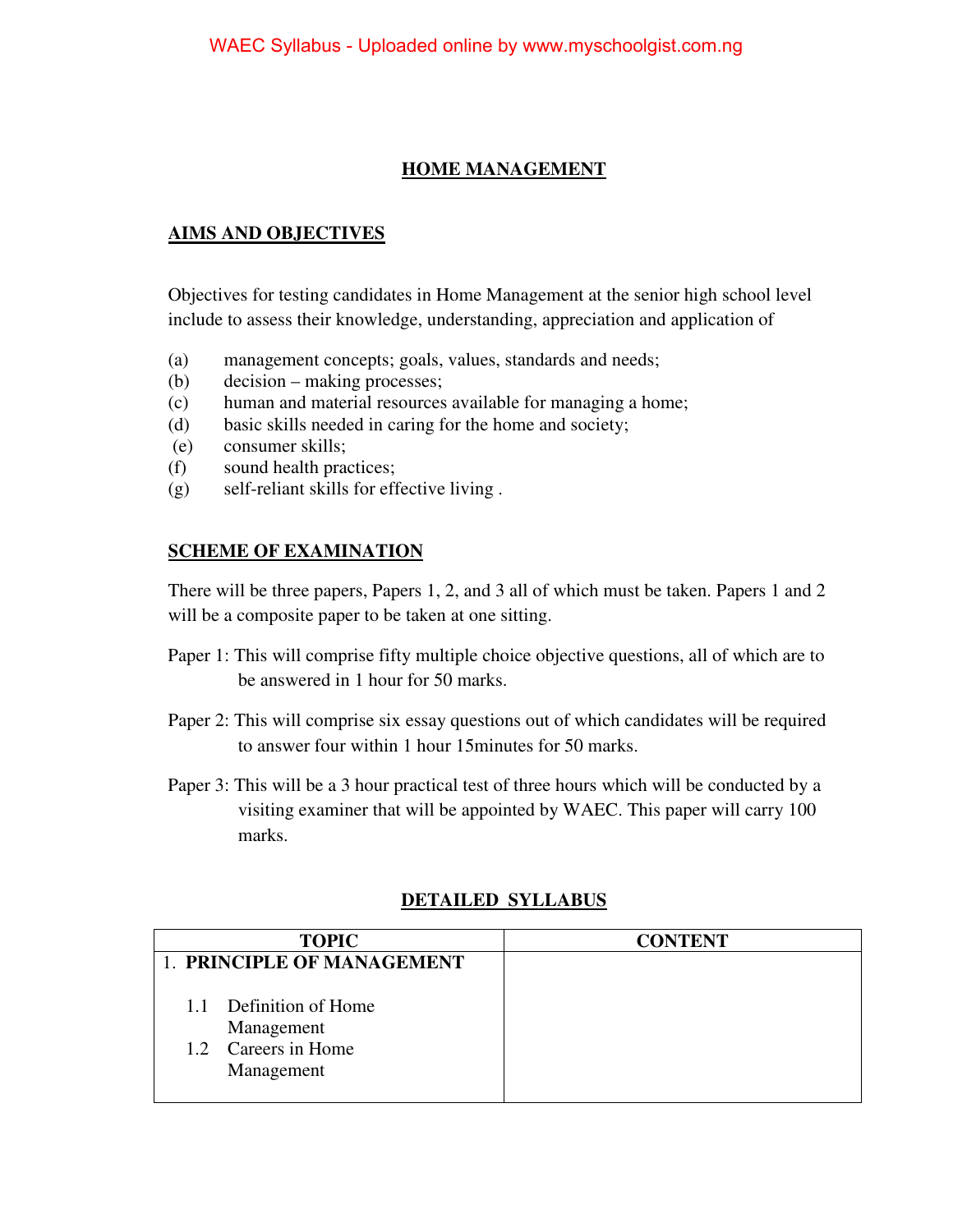# WAEC Syllabus - Uploaded online by www.myschoolgist.com.ng

| The Management Process<br>1.3                                         | Planning<br>(a)                                                                                                                                                           |
|-----------------------------------------------------------------------|---------------------------------------------------------------------------------------------------------------------------------------------------------------------------|
|                                                                       | Organization<br>(b)                                                                                                                                                       |
| 1.3.2 Application of process to                                       | Implementation<br>(c)                                                                                                                                                     |
| Specific tasks                                                        | Evaluation<br>(d)                                                                                                                                                         |
| 1.4 Motivations for Home Management<br><b>Family Resources</b><br>1.5 | Personal characteristics<br>(a)<br>(b)<br>Values<br>Goals<br>(c)<br><b>Standards</b><br>(d)<br><b>Needs</b><br>(e)<br>(f)<br>Events<br>Events<br>(g)<br>Definition<br>(a) |
|                                                                       | (b)<br>Characteristics<br>Kinds – Human (time energy<br>(c)<br>skill, work simplification as it<br>applies to the home)<br>- Non-human/material<br>- community            |
| 1.6 Decision – making                                                 |                                                                                                                                                                           |
| Management of time and Energy<br>1.7                                  | Definition<br>(a)<br>(b)<br>Process                                                                                                                                       |
| 2.<br><b>FAMILY LIVING</b>                                            |                                                                                                                                                                           |
| 2.1<br>The family                                                     | Definition<br>(a)<br>(b)<br>Types – nuclear,<br>Monogamous, Polygamous<br>Extended<br>Advantages and<br>disadvantages of each type<br>family.                             |
|                                                                       | Family life cycle – beginning,<br>(c)<br>Expanding, contracting and<br>Empty –nest.                                                                                       |
|                                                                       | Functions of the family<br>(d)<br>Roles and responsibilities of family<br>(e)<br>Members (e.g. mother, father,<br>Children, working mothers, single<br>Parent etc.        |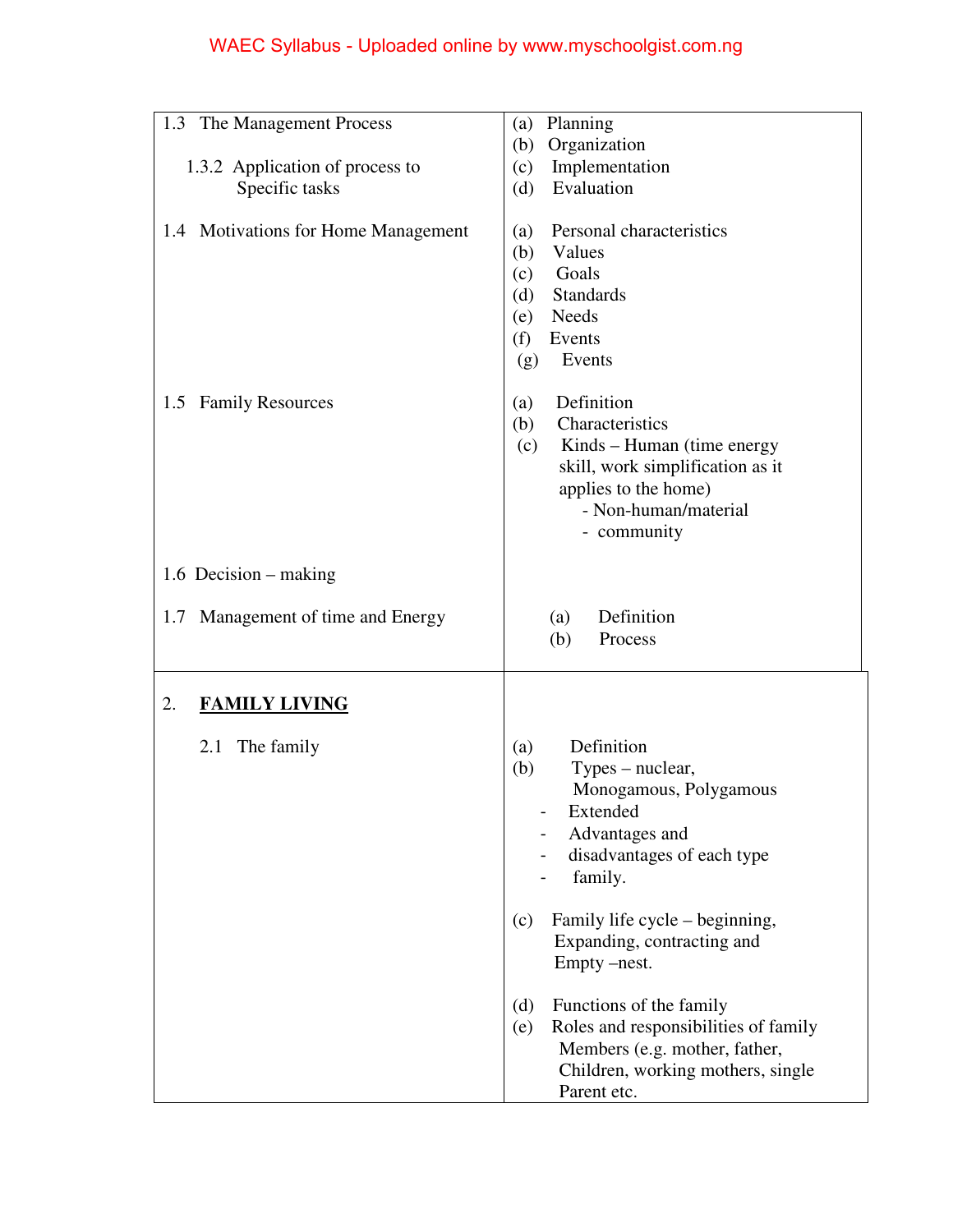|     |                        | Family relationship (e.g. husband<br>(f)<br>and wife, parent/child,                                                                                   |
|-----|------------------------|-------------------------------------------------------------------------------------------------------------------------------------------------------|
|     |                        | sibling/sibling, nuclear and                                                                                                                          |
|     |                        | extended families.                                                                                                                                    |
|     |                        | Factors affecting family<br>(i)                                                                                                                       |
|     |                        | Relationship, e.g. communication,                                                                                                                     |
|     |                        | Family values.                                                                                                                                        |
|     |                        | The effect of these relations on<br>(ii)                                                                                                              |
|     |                        | Well being                                                                                                                                            |
|     |                        | conflict and conflict resolution<br>(iii)                                                                                                             |
| 2.2 | Courtship and marriage | Types of marriage<br>(a)<br>Boy/Girl relationship – definition<br>(b)<br>- traditional/custom<br>- guidelines for<br>healthy boy/girl<br>relationship |
|     |                        |                                                                                                                                                       |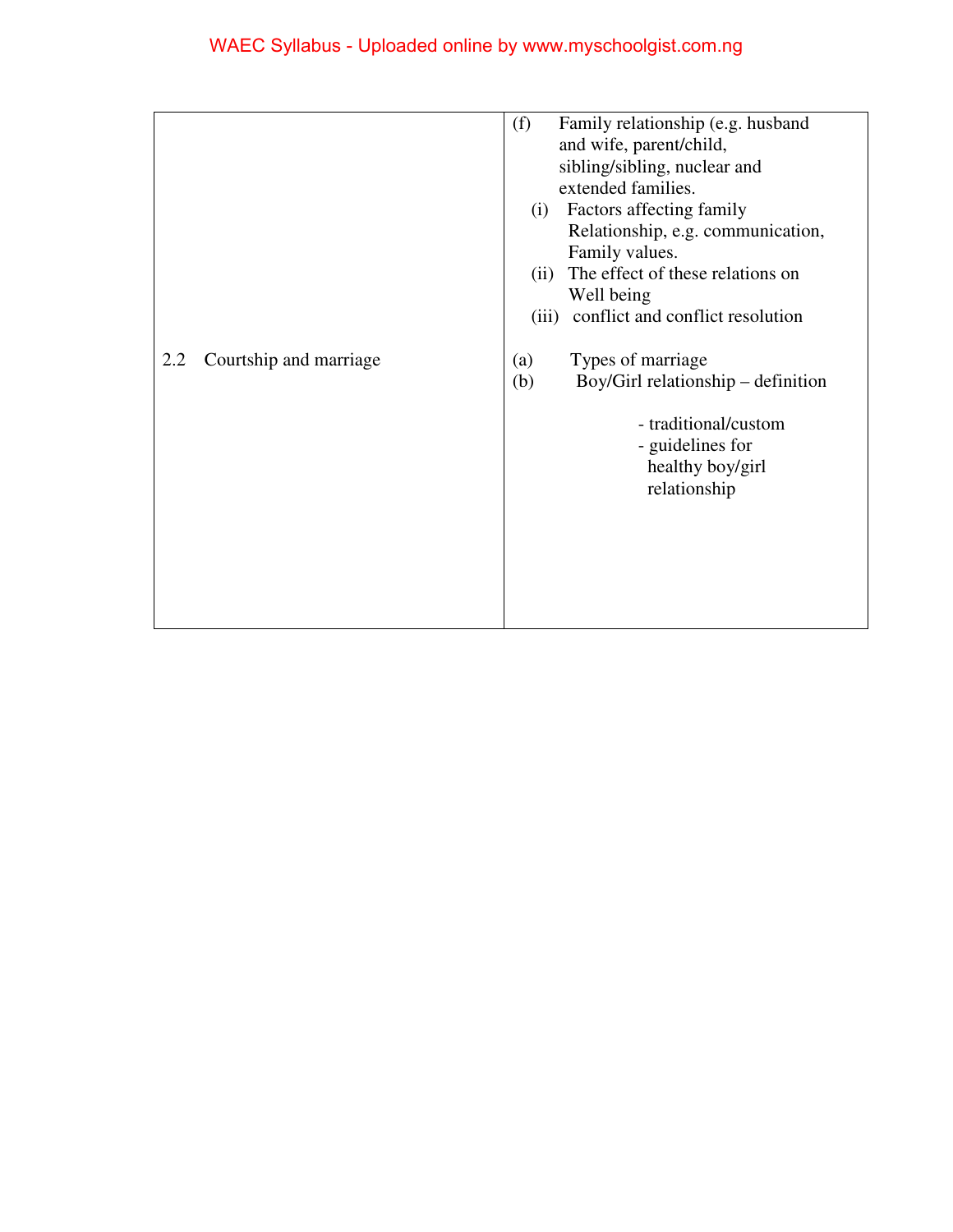| <b>TOPIC</b>             | <b>CONTENT</b>                       |
|--------------------------|--------------------------------------|
|                          | - problems of unhealthy              |
|                          | boy/girl relationship                |
|                          | - Consequences of                    |
|                          | Indiscriminate sexual                |
|                          | Indulgence                           |
|                          | - sex education                      |
|                          | Choosing a life partner<br>(c)       |
|                          | factors to consider when<br>(i)      |
|                          | choosing a partner e.g.              |
|                          | blood group, geno-type,              |
|                          | HIV status.                          |
|                          | dating, courtship,<br>(ii)           |
|                          | engagement                           |
|                          | Preparation for marriage,<br>(d)     |
|                          | (i) Readiness – where to live,       |
|                          | Maturity, finances                   |
|                          | Introduction to each other's<br>(ii) |
|                          | Family                               |
|                          | Marriage Ceremony - Marriage<br>(e)  |
|                          | Ceremony in different locality.      |
| 2.3<br><b>PARENTHOOD</b> | Preparation for parenthood<br>(a)    |
|                          | Planning a family<br>(i)             |
|                          | Reproduction<br>(ii)                 |
|                          | Pregnancy<br>(iii)                   |
|                          | Ante-natal care<br>(iv)              |
|                          | Child birth<br>(b)                   |
|                          | labour<br>(i)                        |
|                          | (ii)<br>delivery                     |
|                          | (iii) post-natal care -              |
|                          | Immunization                         |
|                          | (C)<br>Parenting                     |
|                          | meaning<br>(i)                       |
|                          | importance<br>(ii)                   |
|                          | responsibilities<br>(iii)            |
|                          | provision of needs                   |
|                          | bathing<br>$\overline{\phantom{0}}$  |
|                          |                                      |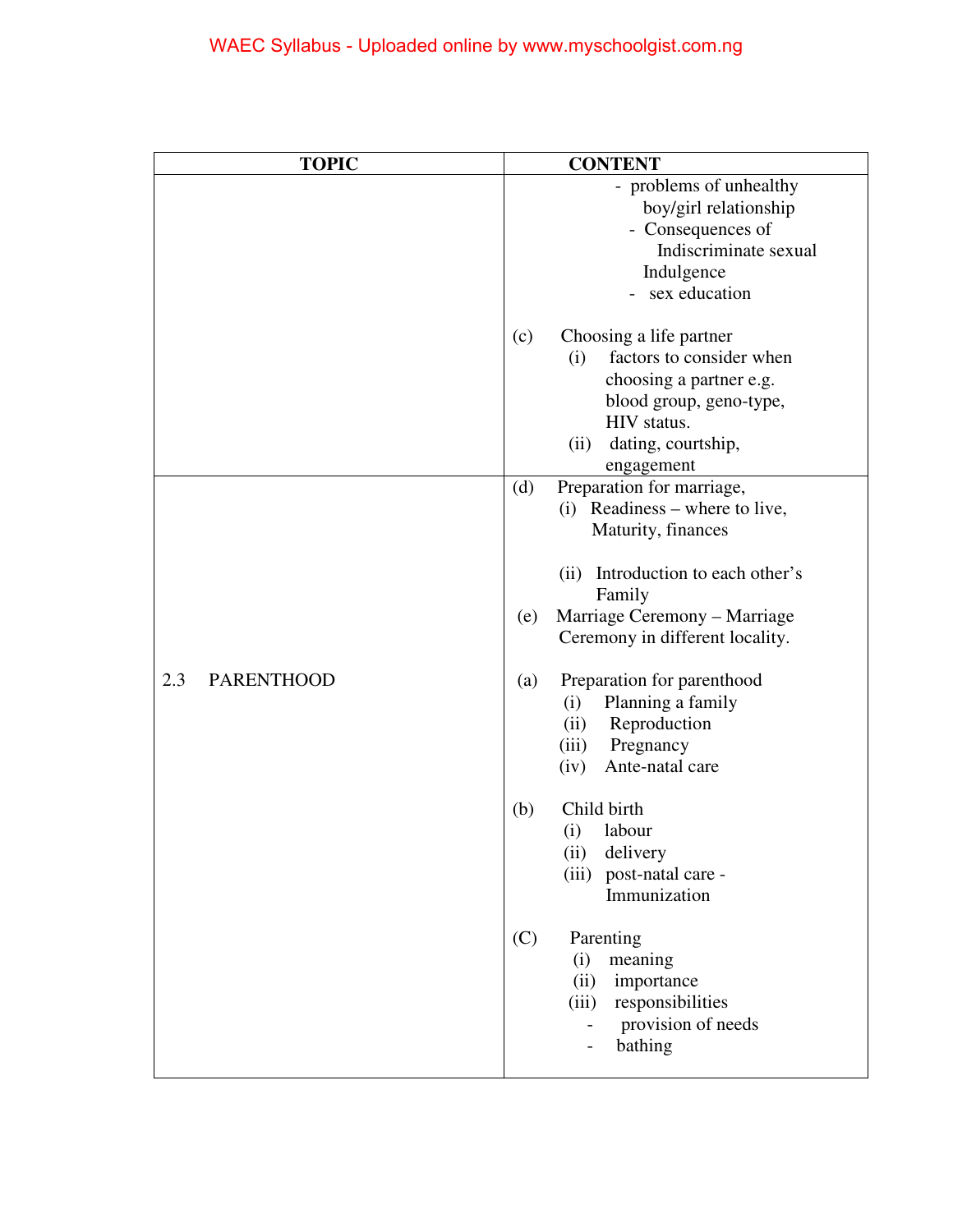# WAEC Syllabus - Uploaded online by www.myschoolgist.com.ng

|            | <b>TOPIC</b>                                         | <b>CONTENT</b>                                                    |
|------------|------------------------------------------------------|-------------------------------------------------------------------|
| 3.         | Feeding the family                                   | cooking terms and methods<br>(i)<br>(ii) flour and flour mixtures |
| 3.1        | Classes of food and food nutrients.                  | (iii) cooking equipment, utensils and table                       |
| 3.2        | Scientific study of good nutrients                   | wares                                                             |
| 3.3        | Effect of heat on nutrients                          | table setting and service<br>(iv)                                 |
| 3.4        | Special nutrition needs of infants,                  |                                                                   |
|            | toddlers, adolescents, adults,                       |                                                                   |
|            | pregnant women, lactating                            |                                                                   |
|            | women the aged, convalescents                        |                                                                   |
|            | invalids and vegetarians.                            |                                                                   |
| 3.5        | Foods storage and preservation.                      |                                                                   |
| 3.6        | Planning of balanced meals for                       |                                                                   |
|            | different groups of people.                          |                                                                   |
| 3.7<br>3.8 | Kitchen plan, hygiene and safely.<br>Food purchasing |                                                                   |
| 3.9        | Preparation and serving of<br>means,                 |                                                                   |
|            | Snacks and beverages.                                |                                                                   |
|            | Entertainment<br>3.10                                |                                                                   |
|            |                                                      |                                                                   |
| 4.         | <b>CLOTHING THE FAMILY</b>                           |                                                                   |
|            |                                                      |                                                                   |
| 4.1<br>4.2 | Clothing<br>Household linen                          |                                                                   |
| 4.3        | <b>Textiles</b>                                      | Meaning, types, functions<br>Origin of fibres                     |
| 4.4        | Fabric construction                                  | <b>Classification of fibres/fabrics</b>                           |
| 4.5        | Planning a wardrobe                                  | Weaving, knitting, crocheting etc.                                |
| 4.6        | Maintenance of clothing                              |                                                                   |
| 4.7        | Sewing equipment and tools                           |                                                                   |
| 4.8        | Sewing processes                                     | (i)<br>Simple garment repairs                                     |
| 4.9        | Storage of clothing                                  | (ii)<br>Laundry agents - water,                                   |
|            |                                                      | Detergents, fabric rinses,                                        |
|            |                                                      | Stiffening agents, bleaches                                       |
|            |                                                      | Laundry equipment and tools<br>(iii)                              |
|            |                                                      | Laundry work – management of<br>(iv)                              |
|            |                                                      | the family wash<br>Laundry                                        |
|            |                                                      | Stains and stain removal                                          |
|            |                                                      | Care of special garments                                          |
|            |                                                      |                                                                   |
|            |                                                      |                                                                   |
|            |                                                      |                                                                   |
|            |                                                      |                                                                   |
|            |                                                      |                                                                   |
|            |                                                      |                                                                   |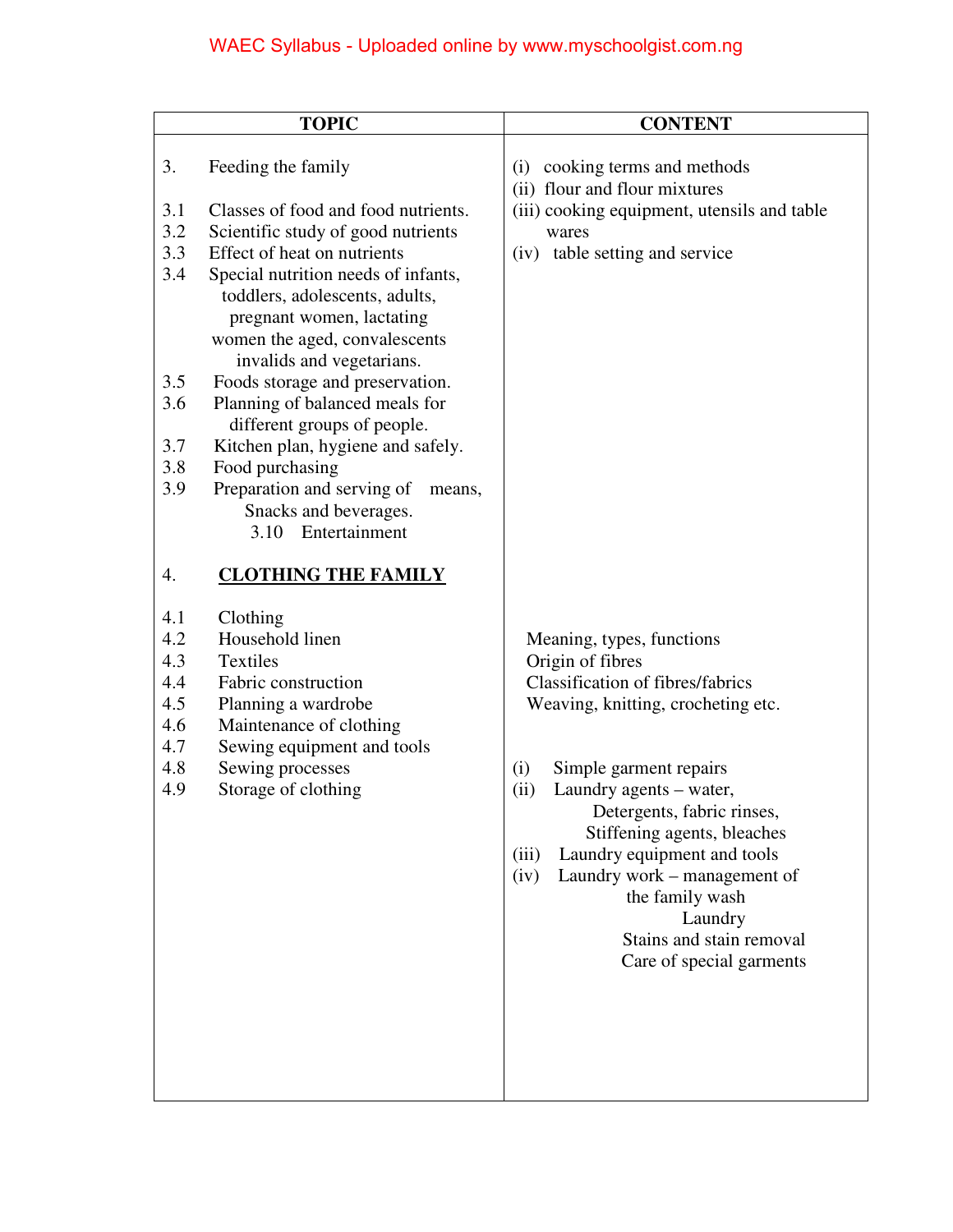| 5.         | <b>HOUSING THE FAMILY</b>             |                                                                                                                                                                                                                                                                                                                                                                                                                                         |
|------------|---------------------------------------|-----------------------------------------------------------------------------------------------------------------------------------------------------------------------------------------------------------------------------------------------------------------------------------------------------------------------------------------------------------------------------------------------------------------------------------------|
| 5.1<br>5.2 | Family house<br>Choosing family house | (a) Definition of House<br>(b) Types of House e.g. storey<br>building, bungalow, duplex etc<br>(c) Classification of Houses e.g.<br>traditional and modern<br>(a) acquiring a house<br>(i) Renting<br>(ii) Mortgage<br>(iii) Building<br>(iv) Buying<br>(v) inheritance<br>(vi) Gift                                                                                                                                                    |
|            | 5.3<br>Setting up a home              | Factors influencing the<br>(b)<br>choice of a house<br>Economic<br>(i)<br>(ii) Social<br>Psychological<br>(iii)<br>(iv)<br>sites<br>ventilation in the<br>(v)<br>house<br>(vi) Design<br>Guideline for choosing a family<br>(c)<br>house<br>(a) Definition<br>Difference between a home<br>and a house<br>(b) Equipment and furnishing in<br>The Home<br>Types - Large and small<br>Equipment<br>Hard and soft<br>Furnishing<br>Fixture |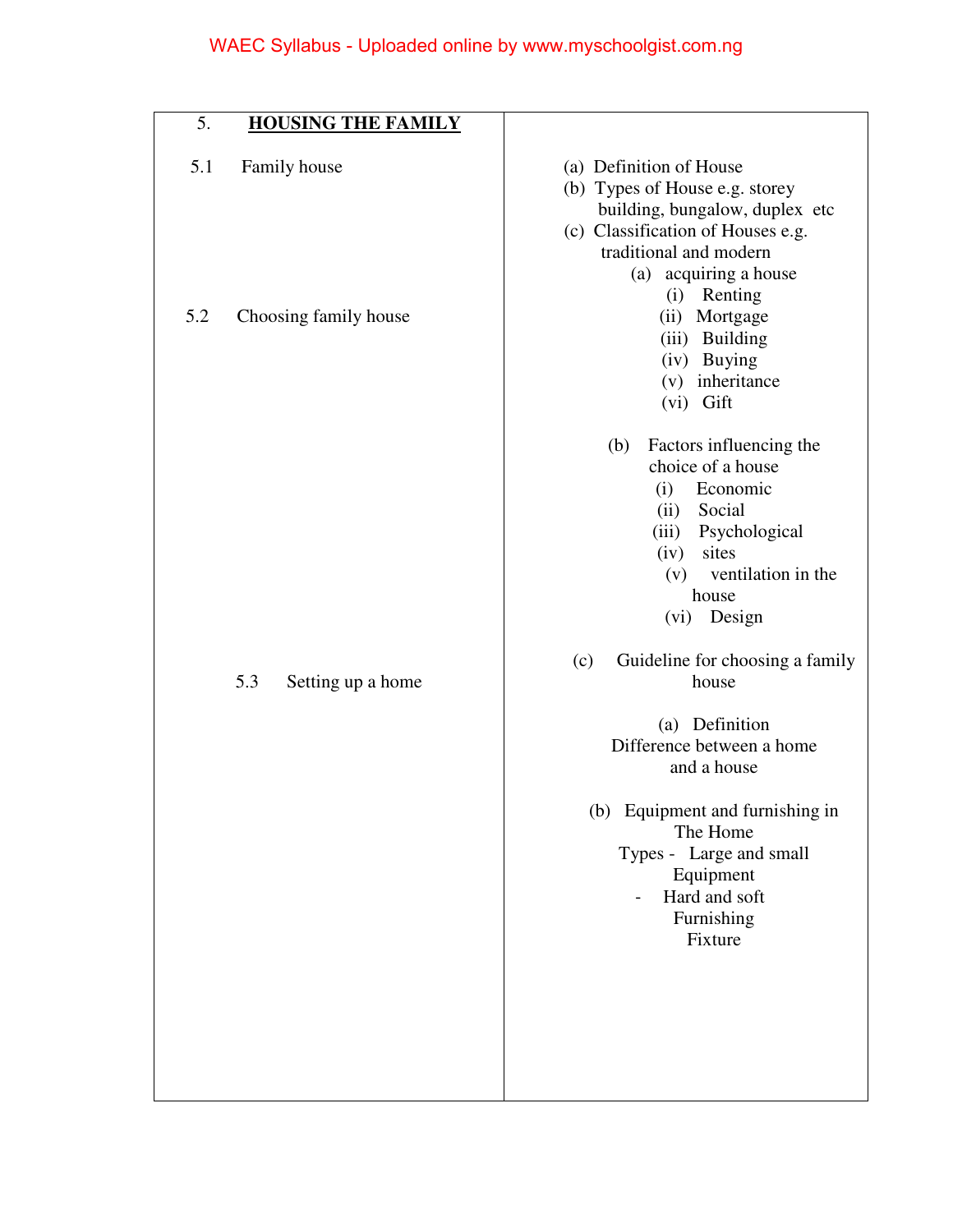# WAEC Syllabus - Uploaded online by www.myschoolgist.com.ng

| <b>TOPIC</b> |                                         |                                                                                                                                                                                               |
|--------------|-----------------------------------------|-----------------------------------------------------------------------------------------------------------------------------------------------------------------------------------------------|
|              |                                         |                                                                                                                                                                                               |
|              |                                         | <b>CONTENT</b>                                                                                                                                                                                |
| 5.4          | Home Improvement/Interior<br>Decoration | (a) meaning and importance<br>element and principles of art<br>(b)<br>and design and their application                                                                                        |
|              |                                         | colours<br>(i)<br>Textures<br>(ii)<br>(iii) Lines<br>(iv) Proportion<br>Rythme etc.<br>(v)                                                                                                    |
|              |                                         | (c) Guidelines for interior decoration<br>Flower arrangements.<br>(d)                                                                                                                         |
| 5.5          | Utilities in the home                   | Water - Sources, uses<br>(a)<br>Purification, storage<br>Light - electricity – meter reading,<br>(b)<br>Electric bill<br>(c) Fuels - uses, storage, control,<br>advantages,<br>disadvantages. |
|              |                                         | cooking gas<br>(i)<br>kerosene<br>(ii)<br>fire wood<br>(iii)<br>charcoal<br>(iv)<br>electricity<br>(v)                                                                                        |
| 5.6          | Simple home maintenance and<br>Repairs. | cleaning agents and materials<br>(a)<br>- identification, preparation and use<br>of local and commercial cleaning<br>agents.                                                                  |
|              |                                         | (i)<br>water<br>(ii)<br>soaps<br>abrasives<br>(iii)<br>polishes<br>(iv)<br>cleaning equipment and tools<br>(b)<br>care of surfaces<br>(c)<br>- wood<br>- tile<br>- formica<br>- concrete      |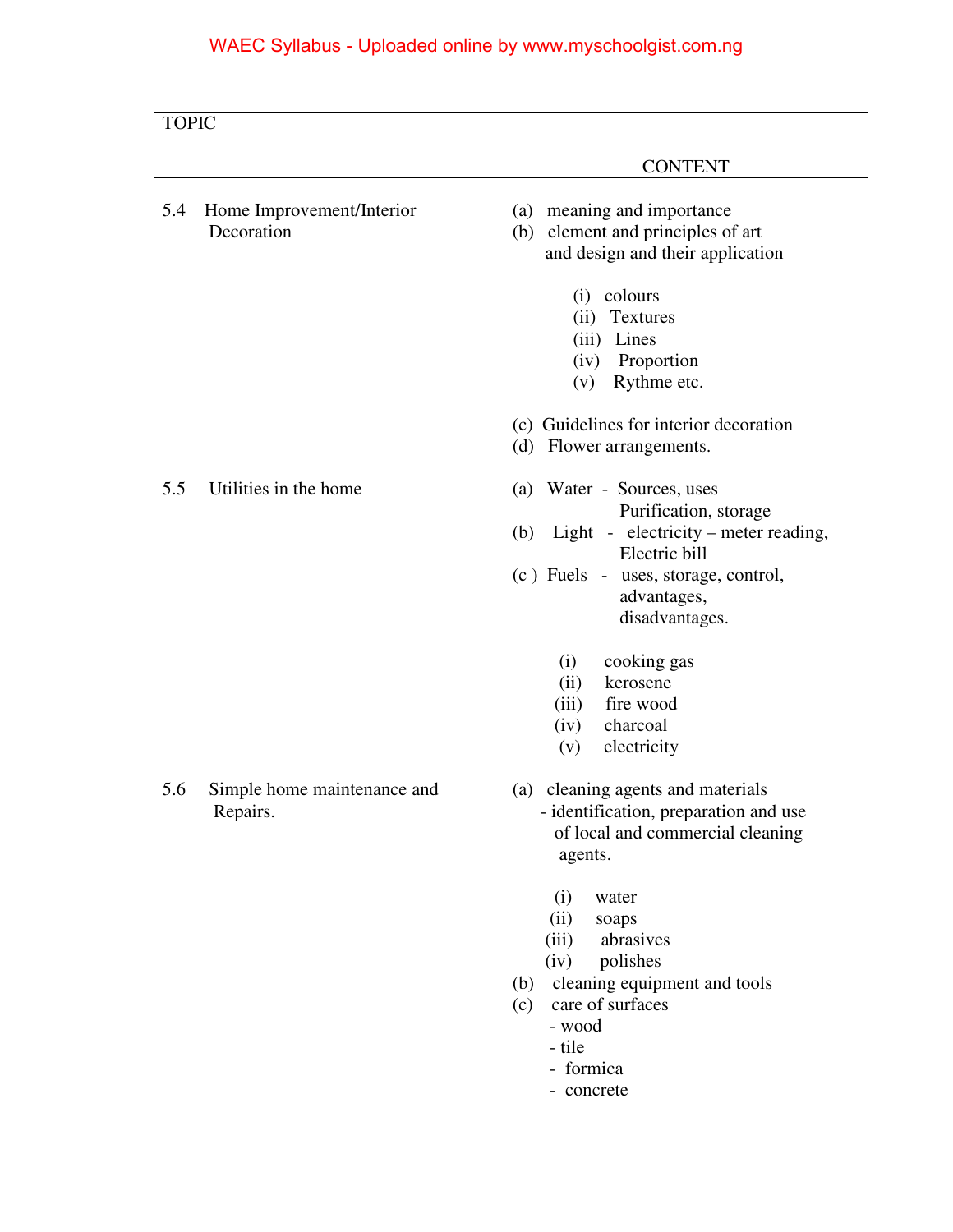|     |                                       | - plastic etc.                                                                                                                                            |
|-----|---------------------------------------|-----------------------------------------------------------------------------------------------------------------------------------------------------------|
|     |                                       | Care of floors/floor coverings/<br>(d)<br>Finishing<br>Carpets<br>Linoleums<br>Mats<br>Rugs<br>terrazzo<br>parquet etc<br>(e) Care of home furnishing and |
|     |                                       | ornaments                                                                                                                                                 |
|     |                                       | ceramics<br>metals<br>collage etc.                                                                                                                        |
|     |                                       | Cleaning of different functional<br>(f)<br>areas in the home<br>Bed making<br>(g)                                                                         |
| 5.7 | Safety measures in the home           |                                                                                                                                                           |
|     |                                       | importance<br>(a)<br>(b)<br>common accidents<br>(c) prevention<br>(d) use of first aid                                                                    |
|     |                                       | (a) Definition<br>(b) Importance of sanitation<br>Waste disposal<br>(c)<br>- House hold waste<br>Drainage system<br>Disposal methods                      |
|     |                                       | pollution and health hazards.<br>Household pests<br>(d)<br><b>Types</b><br>(i)<br>Control<br>(ii)                                                         |
| 6.  | <b>Wealth Creation and Management</b> | Meaning<br>(a)                                                                                                                                            |
| 6.1 | Creativity and Entrepreneurship       | Importance<br>(b)<br>Relationship between creativity<br>(c)<br>and entrepreneurship                                                                       |
|     |                                       | Entrepreneurial skills<br>(d)<br>Creativity<br>(i)<br>Management<br>(ii)                                                                                  |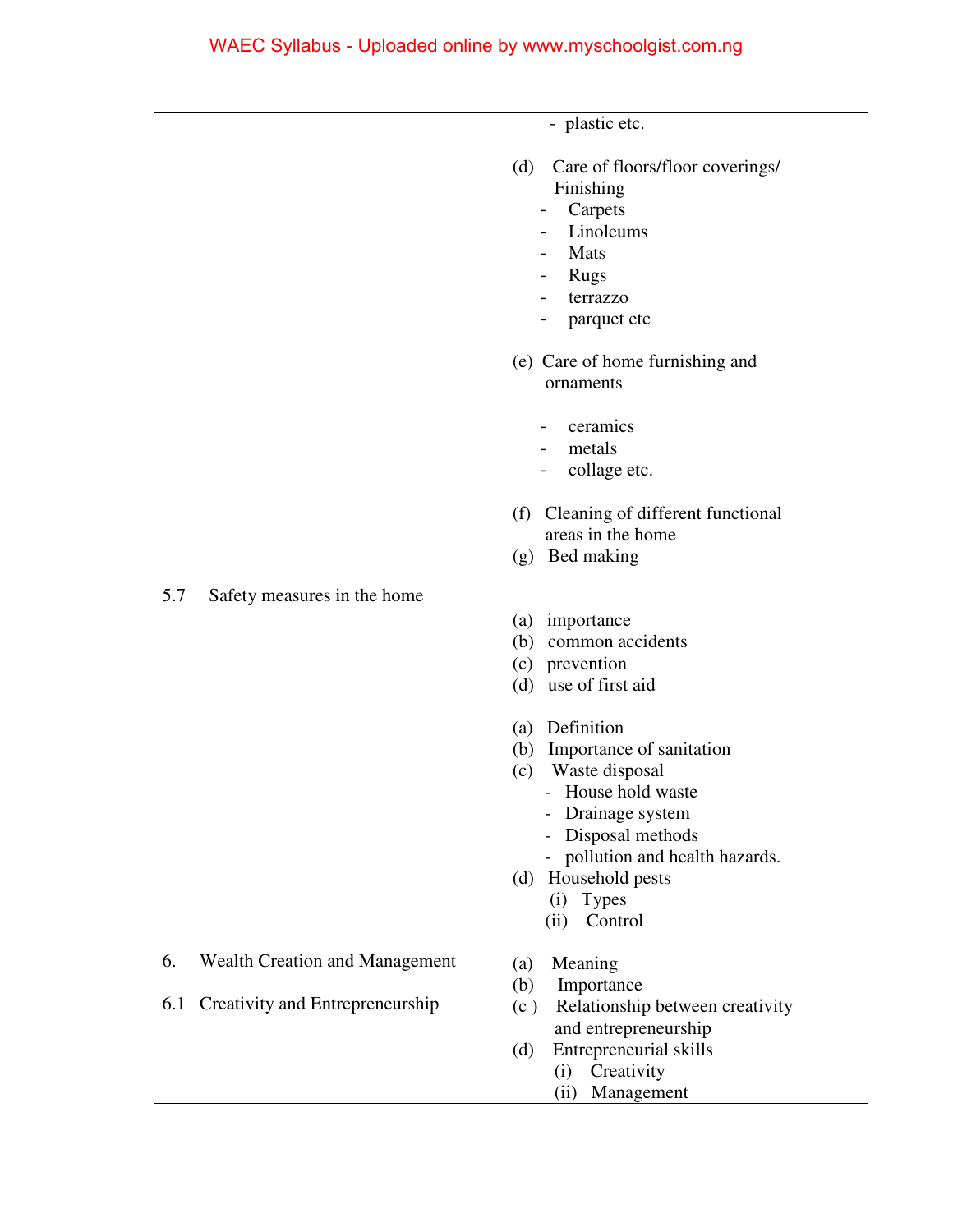|                                                                                                                                                     | (iii) Communication                                                                                                                                            |
|-----------------------------------------------------------------------------------------------------------------------------------------------------|----------------------------------------------------------------------------------------------------------------------------------------------------------------|
|                                                                                                                                                     | <b>Entrepreneurial Activities/</b><br>(e)<br>Enterprises<br>(i) Fashion designing<br>(ii) Hair dressing<br><b>Fast Foods</b><br>(iii)<br>(iv) Bead making etc. |
| 6.2 Money Management                                                                                                                                | Meaning<br>(a)<br>Guidelines<br>(b)<br>(c)<br>processes<br>Family budget - income<br>(d)<br>Expenditure, steps in budgeting                                    |
| 6.3.<br><b>Wealth Creation</b>                                                                                                                      | Meaning<br>(a)<br><b>Types</b><br>(b)<br>Advantages<br>(c)<br>Ways of creating wealth e.g.<br>(d)<br>Saving, investment, trading etc.                          |
| <b>Capital Market Investment</b><br>6.4                                                                                                             | Meaning<br>(a)<br>Advantages<br>(b)<br>Guidelines<br>(c)<br>Investment opportunities e.g.<br>(c)<br>Stocks, shares, treasury bill.                             |
| 7.<br><b>Consumer Education</b>                                                                                                                     |                                                                                                                                                                |
| 7.1<br>Definition and Importance<br>Consumer education<br>Rights and responsibilities of a<br>7.2<br>Consumer<br><b>Consumer Information</b><br>7.3 | (a)<br>sources<br>(b)<br>Uses                                                                                                                                  |
| 7.4<br>Consumer Legislation and<br>Agencies                                                                                                         | <b>Types</b><br>(a)<br>Functions<br>(b)<br>Regulations of agencies<br>(c)                                                                                      |
| 7.5<br>Principles of consumer<br>Education<br><b>Consumer Agents</b><br>7.6                                                                         | <b>Types</b><br>(a)<br>Functions<br>(b)                                                                                                                        |
| 7.7<br><b>Environmental Friendly</b>                                                                                                                | (i) Market and market survey<br>(a)                                                                                                                            |